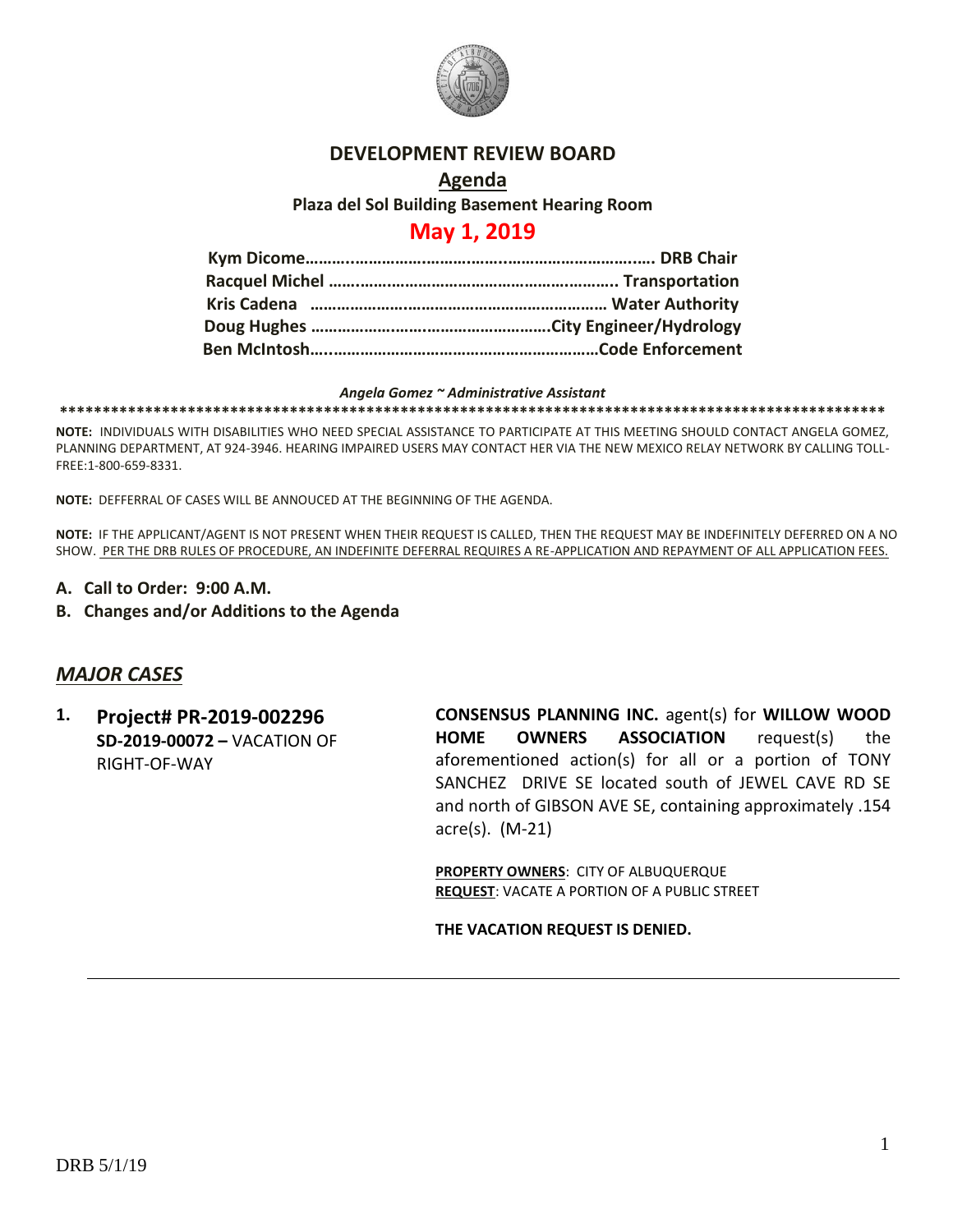**2. Project# PR-2018-001345 SD-2019-00071** – EXTENSION OF PRELIMINARY PLAT

**MARK GOODWIN & ASSOCIATES, PA** agent(s) for **CEJA VISTA, LLC** request(s) the aforementioned action(s) for all or a portion of TRACTS RR-3-D + RR-3-E BULK LAND PLAT WESTLAND SOUTH**,** zoned R-1A, located on DENNIS CHAVEZ BLVD SW between 98<sup>th</sup> STREET SE and UNSER BLVD SW, containing approximately 59.9285 acre(s). (P-9)

**PROPERTY OWNERS**: ALBUQUERQUE RIO BRAVO PARTNERS LLC& PEORIA CAR WASH PARTNERS LLC ETAL **REQUEST**: PRELIMINARY PLAT EXTENSION

**IN THE MATTER OF THE AFOREMENTIONED APPLICATION, BEING IN COMPLIANCE WITH ALL APPLICABLE REQUIREMENTS OF THE DPM AND THE IDO, THE DRB HAS** *APPROVED* **A ONE-YEAR EXTENSION OF THE PRELIMINARY PLAT.**

# **3. Project# PR-2019-002046 (1010582, 1001515) SI-2019-00032 -** SITE PLAN – DRB

**WILSON & COMPANY, agent(s**) for **COA SOLID WASTE MANAGEMENT DEPT**., request(s) the aforementioned action(s) for all or a portion of a northerly portion of TRACT 107B1A1 excluding portions of Right of Way and excluding a northerly portion, TRACT 107B1A2 excluding portion of Right of Way, TRACT in the SW Corner – TRACT 107B1B, TRACT 108A3A1A, TRACT 108A3A1B, and TRACT 108A3B, TRACTS 108A1A1B1B & 108A1A2B2**,** TRACT 108A1A2B1A, TRACT 107B2A2 excluding Rights of Way, TRACT 107B2A1, excluding portion of Right of Way, MRGCD Map#33, zoned NR-LM, located at 4600 EDITH BLVD NE (SE corner of COMANCHE RD NE AND EDITH BLVD NE), containing approximately 22.0 acre(s). (G-15) *[Deferred from 2/27/19, 3/27/19]*

### **PROPERTY OWNERS**: CITY OF ALBUQUERQUE

**REQUEST**: SITE PLAN FOR NEW ADMIN BUILDING, VEHICLE MAINTENANCE BUILDING, BIN REPAIR/WELD SHOP BUILDING AND STORAGE AREA, GUARD SHACK, RECYCLING DROP OFF AREA, PARKING AREAS AND CNG FUELING STATION

## **DEFERRED TO MAY 22ND, 2019**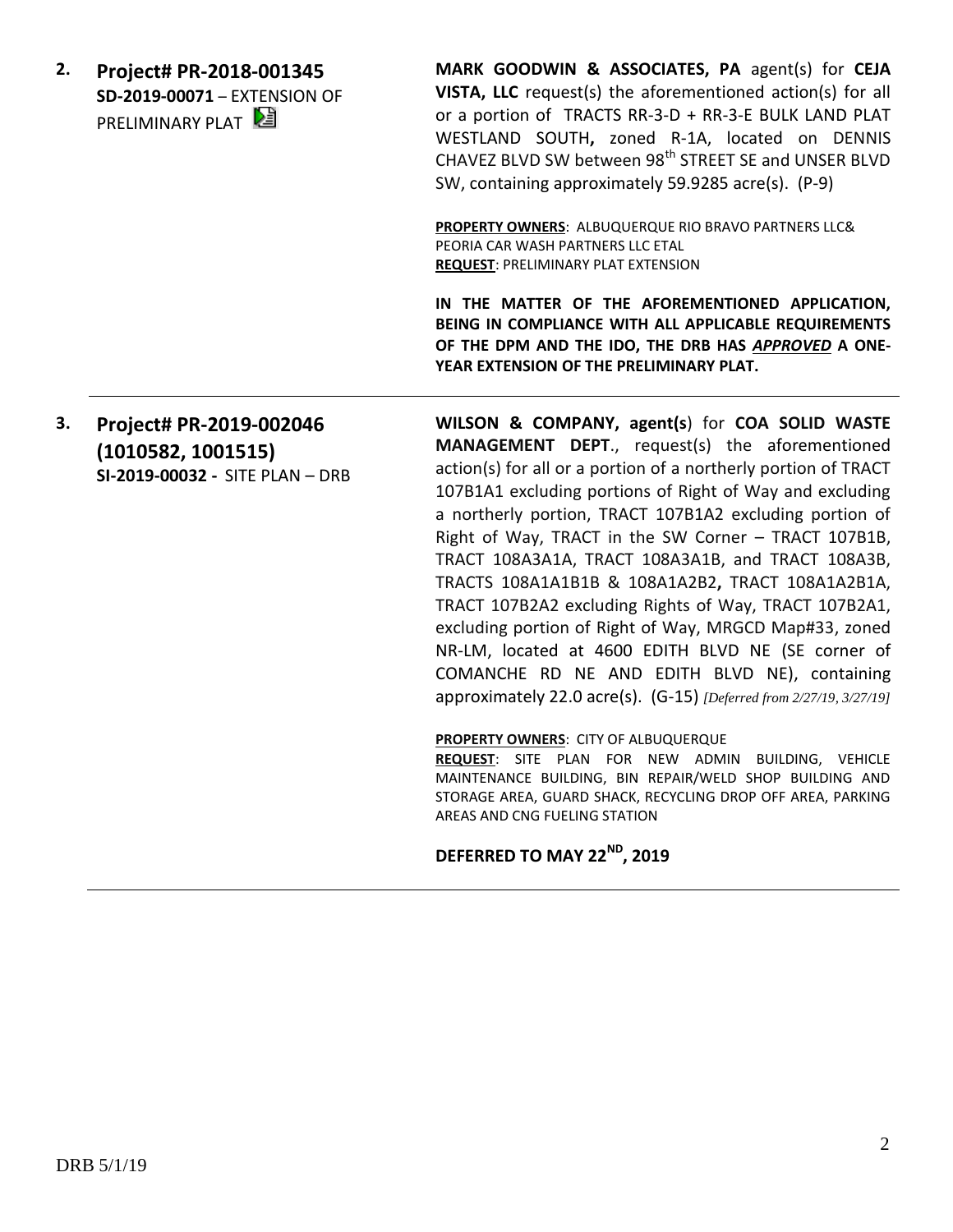**4**. **Project# PR-2019-001792 SD-2019-00063 –** PRELIMINARY PLAT **THE GROUP** agent(s) for **NAZISH LLC** request(s) the aforementioned action(s) for all or a portion of LOT  $31 + 32$ BLOCK 5 NORTH ALBUQUERQUE ACRES UNIT 3 TRACT 2**,**  zoned MX-T, located at NEC of WILSHIRE AV NE and LOUISIANA BLVD NE, Albuquerque, NM, containing approximately 1.56 acre(s). (C-19) *[Deferred from 4/24/19]*

**PROPERTY OWNERS**: SHAH SUBHAS & CHANDRIKA S **REQUEST**: REPLAT 2 EXISTING TRACTS INTO A 10 LOT RESIDENTIAL SUBDIVISION

# **DEFERRED TO MAY 8TH, 2019**

# **5. Project# PR-2019-001964 (1009160) SI-2019-00085 -** SITE PLAN **SD-2019-00078** - PRELIMINARY/FINAL PLAT<sup>[25]</sup>

**TIERRA WEST LLC** agent(s) for **HERRERA FAMILY, LLC** request(s) the aforementioned action(s) for all or a portion of SOUTH 233FT TRACTS 1 & 2, ROW 2, UNIT A, WEST OF WESTLAND ATRISCO GRANT**,** zoned MX-M, located on 98th STREET between VOLCANO ROAD, NW and AVALON ROAD NW, containing approximately 2.25 acre(s). (K-9)*[Deferred from 4/17/19, 4/24/19]*

**PROPERTY OWNERS**: HERRERA FAMILY LLC **REQUEST**: SITE PLAN FOR A CAR WASH

**IN THE MATTER OF THE AFOREMENTIONED APPLICATION, BEING IN COMPLIANCE WITH ALL APPLICABLE REQUIREMENTS OF THE DPM AND THE IDO, THE DRB HAS** *APPROVED* **THE SITE PLAN FOR FINAL SIGN-OFF IS DELEGATED TO: PLANNING FOR THE IIA (INFRASTRUCTURE IMPROVEMENTS AGREEMENT.**

**IN THE MATTER OF THE AFOREMENTIONED APPLICATION, BEING IN COMPLIANCE WITH ALL APPLICABLE REQUIREMENTS OF THE DPM AND THE IDO, THE DRB HAS** *APPROVED* **THE PRELIMINARY/FINAL PLAT. FINAL SIGN-OFF DELEGATED TO: PLANNING FOR AMAFCA SIGNATURE AND AGIS DXF.**

## *MINOR CASES*